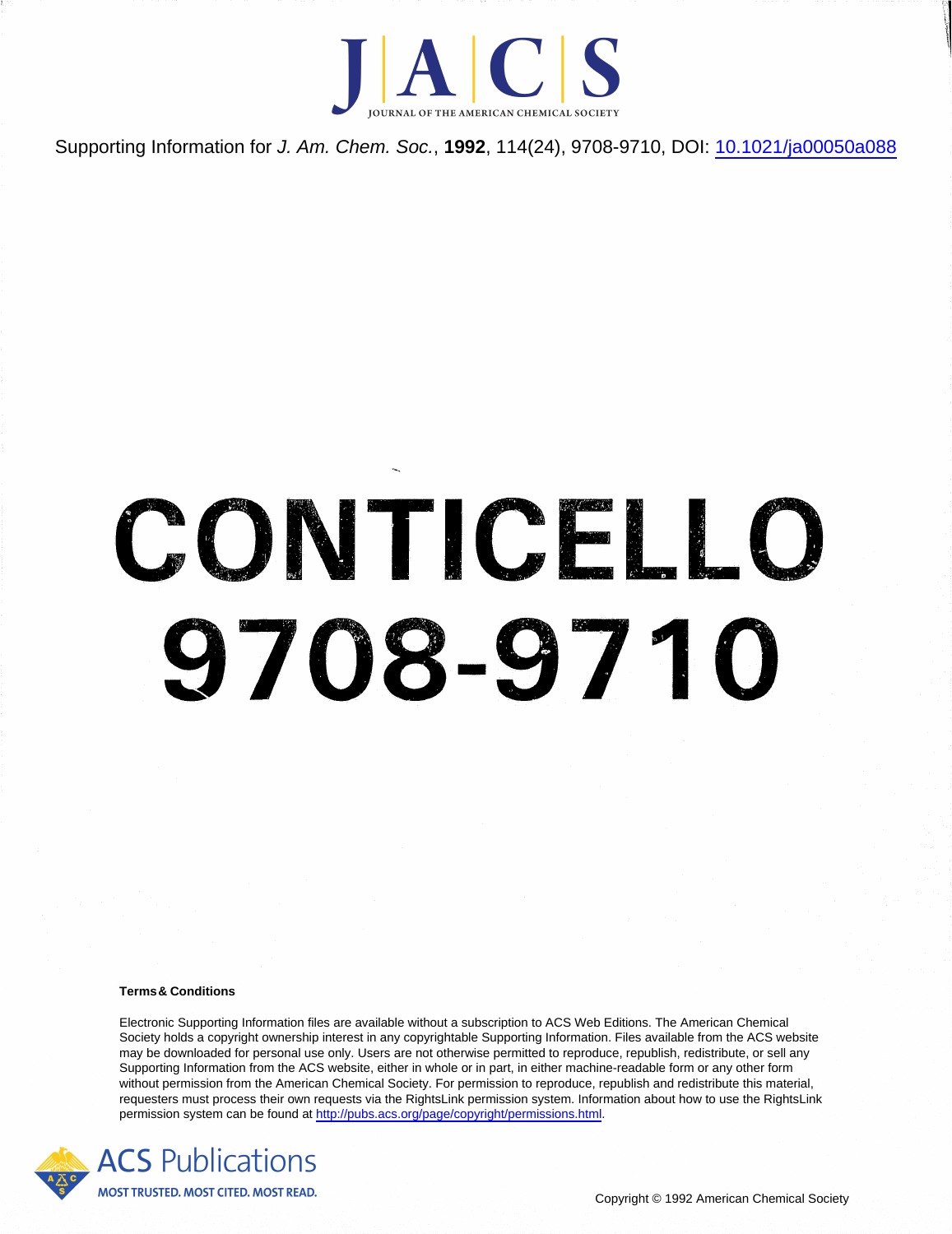$(-9710 - 177)$ 

#### **Supplementary Material**

Spectroscopic and Analytical Data **General** 

The <sup>1</sup>H (300 MHz) and <sup>13</sup>C (75.5 MHz) NMR spectra were recorded on a General Electric QE-300 instrument and are referenced to tetramethylsilane. Elemental analyses were performed at Oneida Research Services, Inc., Whitesboro, NY.

## Anti-cis-2,3-Isopropylidenedioxy-5-p-toluenesulfonylbicyclo[2.2.2]octa-**5,8-diene**

<sup>1</sup>H NMR (CDCl<sub>3</sub>):  $\delta$  7.67 (d, 2H), 7.29 (d, 2H), 7.12 (d of d, 1H), 6.24 (t, 1H), 6.17 (t, 1H), 4.22 (d of d, IH), 4.09 (d of d, IH), 4.08 (m, IH), 3.99 (m, IH), 2.41 (s, 3H), 1.25 (s, 3H), 1.18 (s, 3H). <sup>13</sup>C NMR (CDCl<sub>3</sub>):  $\delta$  147.5, 144.6, 142.0, 135.6, 131.3, 131.1, 129.9, 127.9, 113.6,78.5,78.1,43.6,42.1,25.7,25.5,21.6. Analysis: Calcd for  $C_{18}H_{20}O_4S$  C, 65.04; H, 6.06. Found C, 65.05; H, 6.02.

#### **Cis-2,3-Xsopropyiidenedioxybieyclo[2.2.2]octa-5,8-diene**

<sup>1</sup>H NMR (CDCl<sub>3</sub>):  $\delta$  6.28 (d of d, 2H), 6.23 (d of d, 2H), 4.13 (s, 2H), 3.80 (br s, 2H), 1.30  $(s, 3H), 1.23 (s, 3H).$  13C NMR (CDCl<sub>3</sub>):  $\delta$  133.7, 132.0, 112.6, 78.5, 42.0, 26.0, 25.5. Anal. Calcd for C<sub>11</sub>H<sub>14</sub>O<sub>2</sub>: C, 74.13; H, 7.42. Found: C, 74.44; H, 7.89.

#### **Bicyclo[2.2.2]octa-5,8-diene-cis-2,3-diol**

<sup>1</sup>H NMR (CDCl<sub>3</sub>):  $\delta$  6.36 (t, 2H), 6.20 (d of d, 2H), 3.77 (d, 2H), 3.65 (t, 2H), 2.80 (d of t, 2H).  ${}^{13}C$  NMR (CDCl<sub>3</sub>):  $\delta$  133.0, 132.5, 67.3, 44.4. Anal. Calcd for  $C_8H_{10}O_2$ : C, 69.55; H, 7.29. Found: C, 69.53; H, 7.10.

#### Bicyclo<sup>[2.2.2</sup>]octa-5,8-diene-cis-2,3-diol diacetate